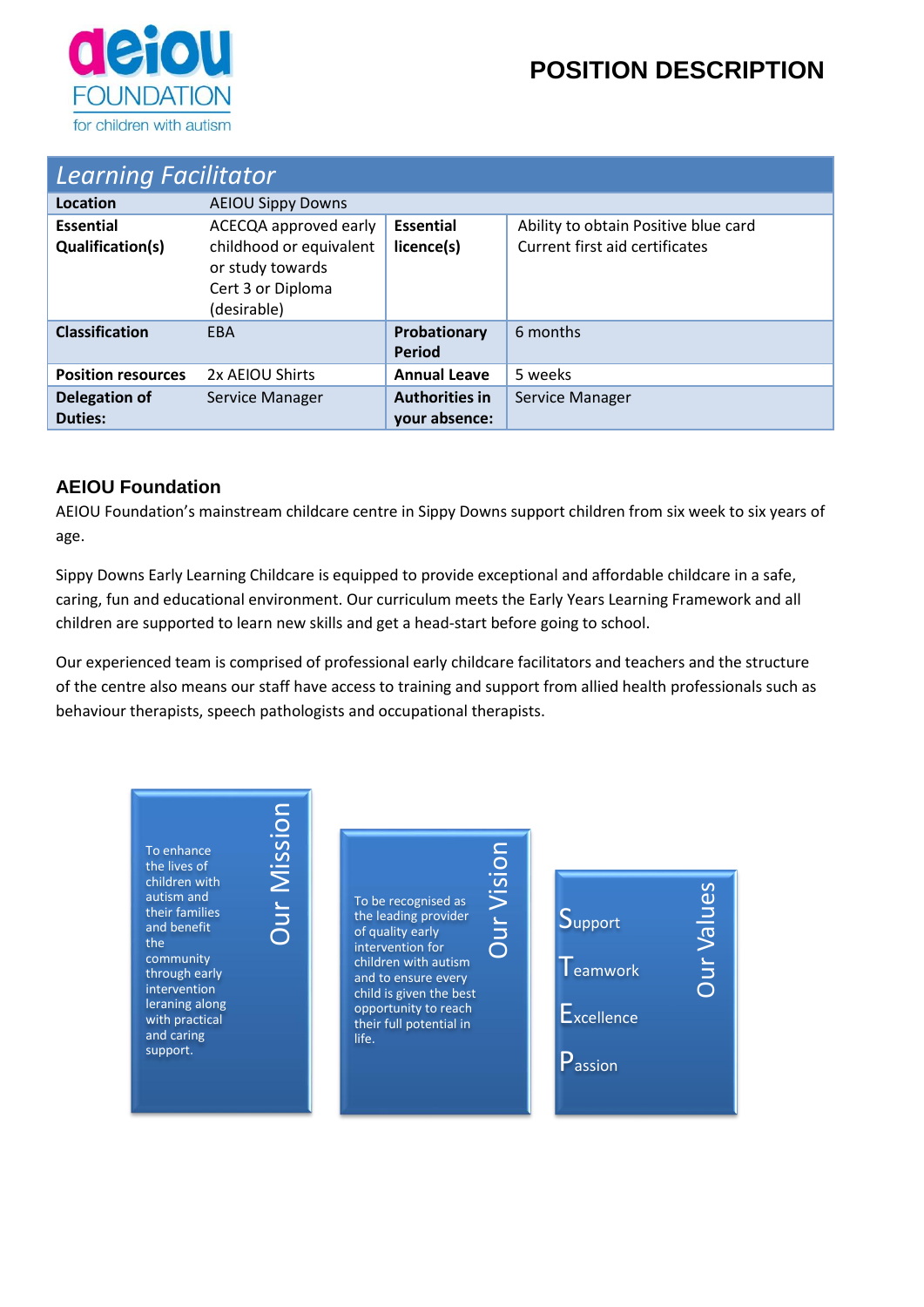#### **Reporting Relationships**



Other key relationships include the wider AEIOU team, children, parents, families and carers.

#### **Position Purpose**

The role of Learning Facilitator is to assist with the implementation of high quality children's programs under the guidance of teachers and allied professionals, responding to the individual strengths and interests of children and families

#### **Position Responsibilities**

- To work as a team member to provide a safe and stimulating environment for children's learning, development and care
- Contribute to an atmosphere of trust and professional respect through an attitude of openness, tolerance, constructive conflict resolution processes and maintenance of confidentiality
- To work as part of a team to generate an environment that meets the individual needs of the individualised emotional, social, intellectual and physical needs of the children in the centre
- Acknowledge families as a valuable resource and develop positive relationships with them based on mutual respect and open communication
- To understand and respect parents and children with different cultural and ethnic backgrounds to ensure that diversity is valued by the centre
- To contribute to arranging and maintaining the indoor/outdoor play areas in a visually stimulating, safe and hygienic condition
- To be able and willing to work as an effective team member
- To be able to complete administrative and auditing tasks
- To provide personal care (eg. toileting, nappy changing and feeding) for children in accordance with regulations To contribute to the classroom organisation including the production, organisation and maintenance of appropriate curricular and teaching materials
- Maintain a professional approach to work, which reflects the centre's philosophy, policies and procedures and ensures confidentiality in all aspects of the centre operations
- Ensure that standards required by state regulations and national accreditation standards are adhered to
- To carry out duties as per daily rosters and routines
- To participate in meetings
- To undertake appropriate professional development
- To contribute to the review and continuous improvement activities of the organisation
- To contribute to the running of the centres, housekeeping and WHS
- To demonstrate efficiency and high work ethic
- To be able and willing to work as an effective team member